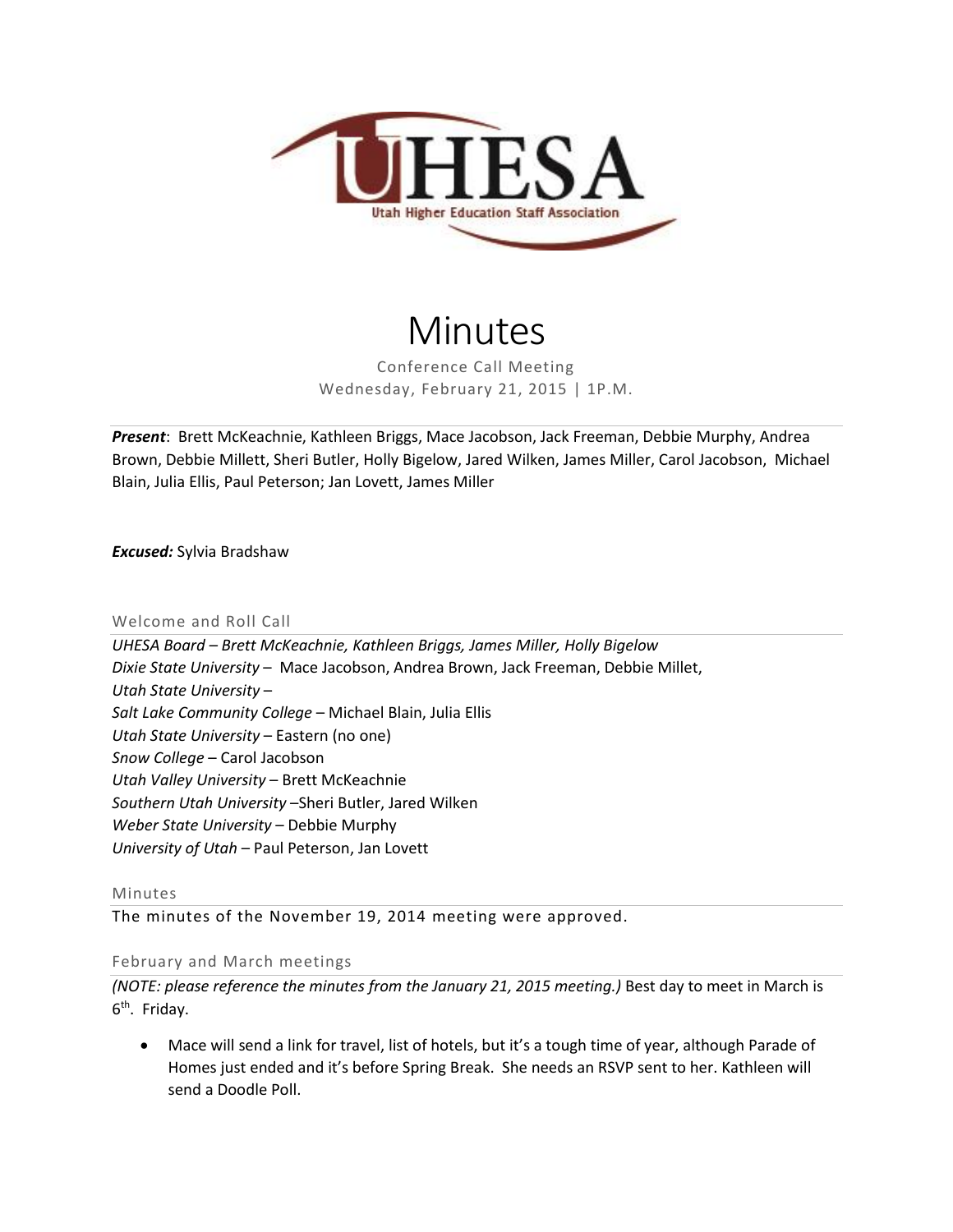- Start at 9:00
- For those who are interested, the Board of Regents will be meeting on March 27<sup>th</sup> at Dixie State.

Brett may come and everyone else is invited. If you're interested, we can send out information.

Legislative Committee Report - Holly

Holly has reserved the Olmstead Room 9:00 – 10:00 on February 20 for Higher Ed Day at the Capital.

Ideas on what we can do:

- Look up our own representatives
- Between 10:00 12:00, go to the Senate to look in, then look in on the House. We'll call our representatives out while they're in the house. Senators don't like to leave the floor until they're through.
- Friday is Higher Ed Day. They'll be meeting with USHE from 12:00 1:00.
- Holly could schedule a tour of the capital building for those interested. Please let her know very soon if you are.
- Send photos to James especially of the whole group.
- Talk about 3% compensation with reps with 5% for health and dental benefits.
- Rally around the USHE priorities.

If you can't come, still call in to your representatives. Anyone can come, evening if they're unrelated to staff associations.

## Treasurer's Report

Nothing to report. Michael Blain asked for a statement of dues and meeting money to prepare for yearend budget concerns. Brett will get with Vern about this and Sheri Butler offered to help with these invoices.

PR/Media Committee Report

## Nothing to report

Comparison Point Discussion: Wellness Programs and Benefits

No one had time to review the spreadsheet prior to the meeting. Kathleen will compile all data gathered on topics thus far and have them ready to discuss at the March  $6<sup>th</sup>$  meeting.

Brett clarified to the U of U that it would be nice to include data from the Medical Center Staff in the information reported. Next Month's Comparison Discussion Point: Bylaws, Constitutions, Elections

## Other Business

Michael Blain reported that the SLCC faculty had recently received a 5% raise while staff received no raise and asked if this had happened at other schools. No one said it had.

Jan Lovett said that HB 316 is concerned with funding Parental Leave and suggested that since it could affect many staff across Utah we become acquainted with it.